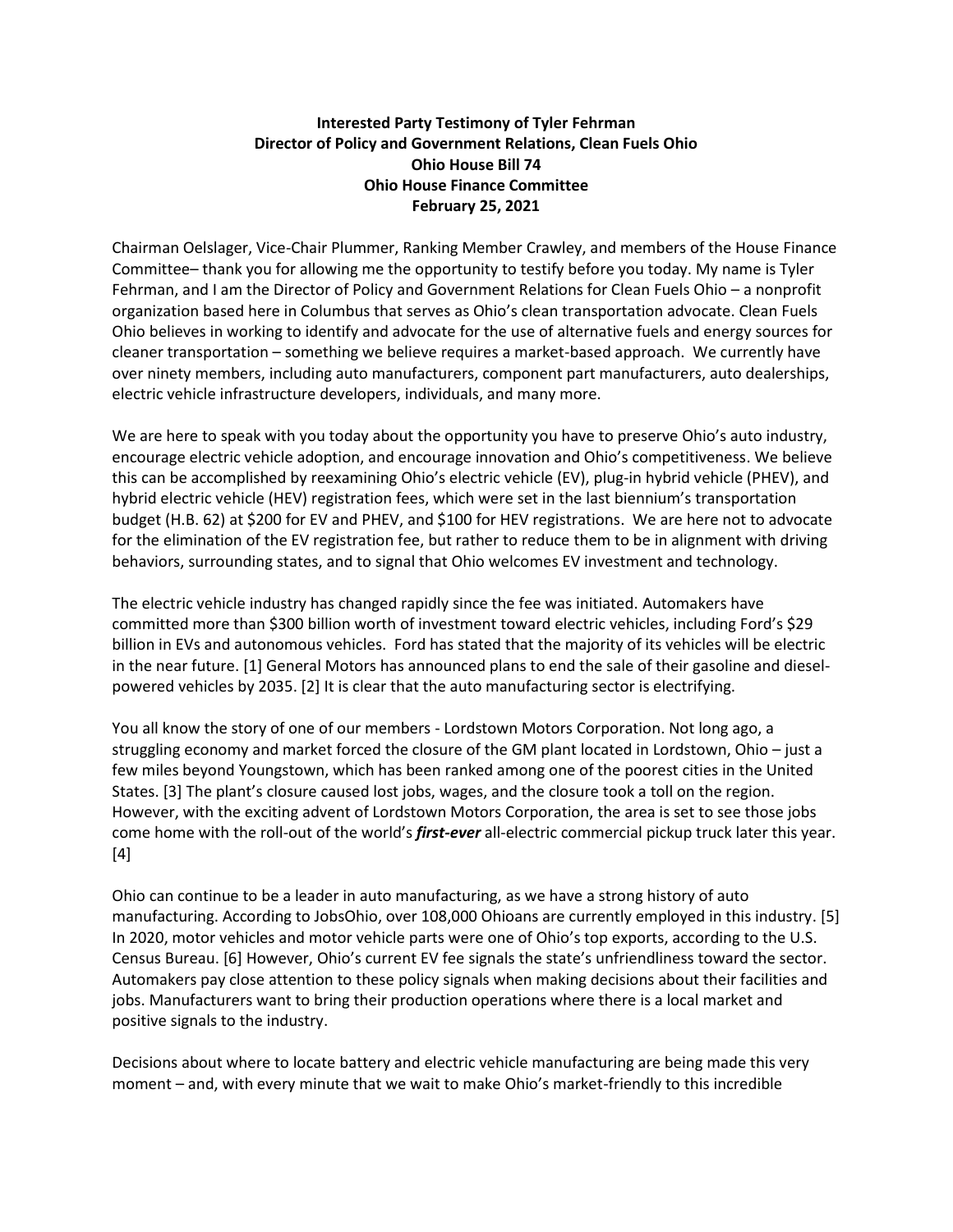innovation, we lose out on massive opportunities. We need to prove, right now, that we want to continue to be good partners to automakers.

In addition to the negative impact on innovation and jobs, one study found that EV registration fees that are greater than \$100 per vehicle have been shown to slow EV adoption by as much as 20% in the first few years after being implemented. [7] EV owners want to pay their fair share. However, the current EV fee is disproportionate and beyond what owners will pay with a gas tax. Ohio gas taxes are based on the amount of fuel consumed times the tax per gallon. Comparable gas-powered vehicles pay between \$100 and \$150 per year. Compared with the pay-as-you-drive gas tax, these up-front fees are regressive and hit seniors and moderate-income consumers especially hard.

One final point is simply that mature markets can handle more government intervention than nascent ones. The electric vehicle market is too young – and too underdeveloped - to provide much revenue. Developing the market in Ohio is such a valuable investment for our future, and the future of generations of Ohioans to come along after us. Further, our calculations estimate that revenue from EV fees represents 0.33% of the Ohio road fund revenue, which is not much when you consider the negative impact. [8]

We request the existing fee to be reduced to \$100 for battery electric vehicles, \$50 for plug-in hybrid vehicles, and \$0 for hybrid vehicles. Quickly, let me explain our request for ending the fee associated with hybrid vehicles. You and I know these vehicles best as a Toyota Prius or a Ford EcoSport – cars that are never "plugged in," and only operate off of gasoline. These vehicles use fuel efficiency technology to achieve high gas mileage. When this fee was introduced, it was argued that these drivers were obtaining such high miles-per-gallon that they would end up paying less in gas taxes. However, gas-powered vehicles have made significant advancements over the past several years. Many traditional gasoline vehicles are seeing higher – and sometimes equal – gas mileage achieved when compared to their hybrid counterparts. The hybrid fee is antiquated, and for this reason, we believe that hybrid vehicles should not be charged an additional registration fee.

In closing, by reducing the EV registration fee in Ohio, we believe that we will open our state to innovation, bring incredible job opportunities to communities who desperately need them, see a nascent market continue to grow, and push Ohio into a bright – and clean – market-based transportation future.

At the end of the day, we build cars in Ohio. The cars that will be built in the very near future will be electric – and If we want to *keep* building cars in Ohio, we *must* position ourselves to build electric cars.

[1] Ford Media, "Ford Raises Planned Investment in EV, AV Leadership to \$29 Billion";

<https://media.ford.com/content/dam/fordmedia/North%20America/US/2021/02/03/fin-4q20-ford.pdf>

[2] Reuters, "GM Aims to End Sale of Gasoline, Diesel-Powered Cars"; [https://www.reuters.com/article/us-gm-emissions/gm-aims-to-end-sale](https://www.reuters.com/article/us-gm-emissions/gm-aims-to-end-sale-of-gasoline-diesel-powered-cars-suvs-light-trucks-by-2035-idUSKBN29X2AY)[of-gasoline-diesel-powered-cars-suvs-light-trucks-by-2035-idUSKBN29X2AY](https://www.reuters.com/article/us-gm-emissions/gm-aims-to-end-sale-of-gasoline-diesel-powered-cars-suvs-light-trucks-by-2035-idUSKBN29X2AY)

[3] Cleveland.com, "Ranking U.S. Cities For Poverty"; [https://www.cleveland.com/datacentral/2020/09/ranking-us-cities-for-poverty-cleveland-](https://www.cleveland.com/datacentral/2020/09/ranking-us-cities-for-poverty-cleveland-12th-overall-but-no-1-among-places-of-at-least-200000-census-estimates.html#:~:text=1%20overall%20among%20these%20cities,is%20Canton%2C%20at%2031.9%25)[12th-overall-but-no-1-among-places-of-at-least-200000-census-](https://www.cleveland.com/datacentral/2020/09/ranking-us-cities-for-poverty-cleveland-12th-overall-but-no-1-among-places-of-at-least-200000-census-estimates.html#:~:text=1%20overall%20among%20these%20cities,is%20Canton%2C%20at%2031.9%25)

[estimates.html#:~:text=1%20overall%20among%20these%20cities,is%20Canton%2C%20at%2031.9%25.](https://www.cleveland.com/datacentral/2020/09/ranking-us-cities-for-poverty-cleveland-12th-overall-but-no-1-among-places-of-at-least-200000-census-estimates.html#:~:text=1%20overall%20among%20these%20cities,is%20Canton%2C%20at%2031.9%25)

[4] Lordstown Motors, "Lordstown Motors Releases Business Updates; Prepares Ohio Factory to Begin Building Betas Next Month"; [https://lordstownmotors.com/blogs/news/lordstown-motors-releases-business-updates-prepares-ohio-factory-to-begin-building-betas-next](https://lordstownmotors.com/blogs/news/lordstown-motors-releases-business-updates-prepares-ohio-factory-to-begin-building-betas-next-month)[month](https://lordstownmotors.com/blogs/news/lordstown-motors-releases-business-updates-prepares-ohio-factory-to-begin-building-betas-next-month)

[5] JobsOhio, "Ohio: An Automotive Powerhouse"; [https://www.jobsohio.com/wp-](https://www.jobsohio.com/wp-content/uploads/2018/11/JobsOhio_Automotive_Brochure_FA_07.pdf)

[content/uploads/2018/11/JobsOhio\\_Automotive\\_Brochure\\_FA\\_07.pdf](https://www.jobsohio.com/wp-content/uploads/2018/11/JobsOhio_Automotive_Brochure_FA_07.pdf)

[6] United States Census Bureau, "State Exports from Ohio"; <https://www.census.gov/foreign-trade/statistics/state/data/oh.html> [7] E&E News, "Some Fear Wave of EV Fees Might Swamp Emission Goals";

[https://www.eenews.net/stories/1060126901#:~:text=A%20University%20of%20California%2C%20Davis,7\)](https://www.eenews.net/stories/1060126901#:~:text=A%20University%20of%20California%2C%20Davis,7).